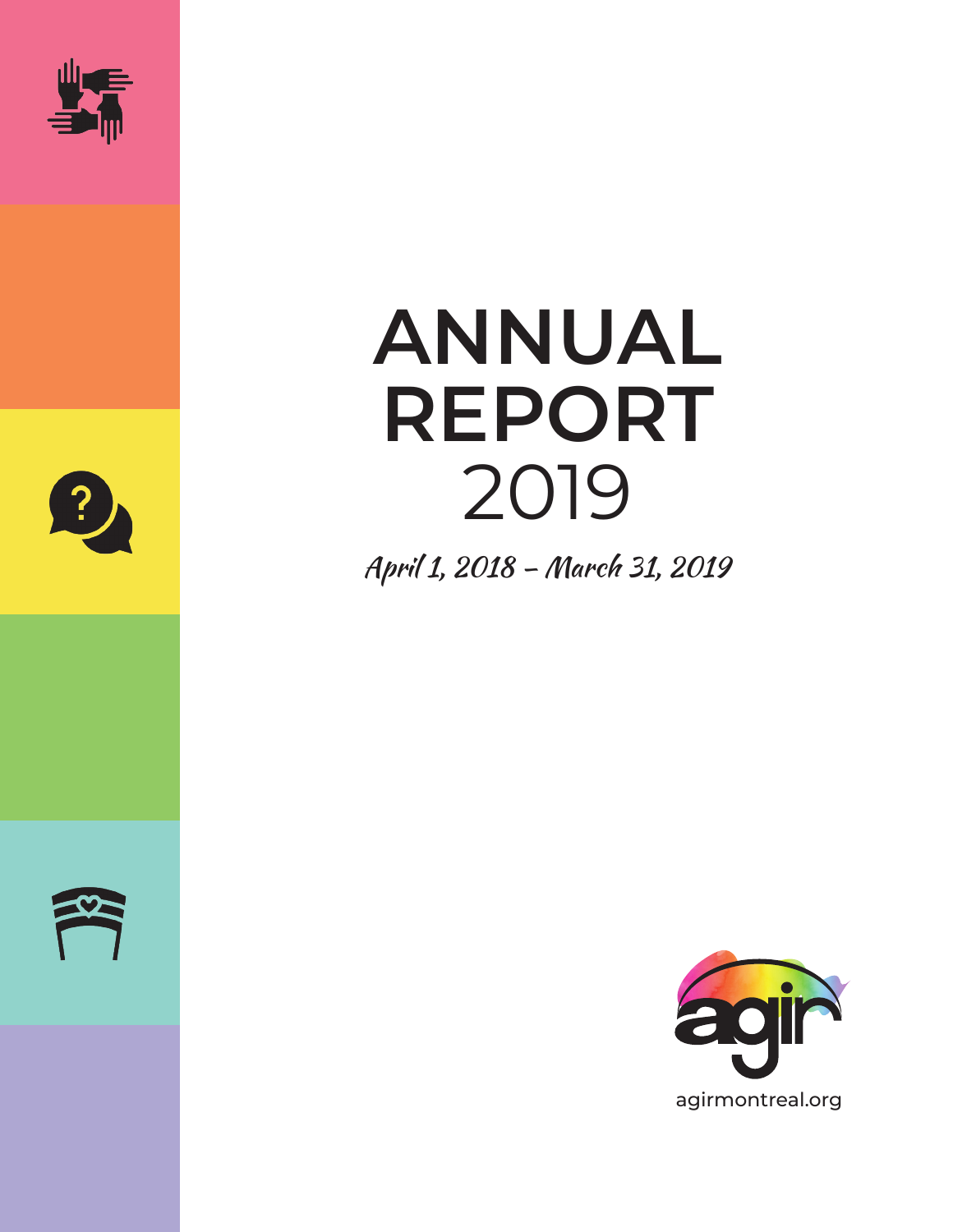## **INTRODUCTION**

This report provides an overview of AGIR's activities from April 1st 2018 until March 31st 2019 (this time period is consistent with AGIR's fiscal year). AGIR activities include Board of Directors' general and subcommittee meetings, along with a summary of the various initiatives undertaken this year. This report provides an opportunity to present the various successes and challenges that AGIR encountered this year, and concludes with presenting our proposed action plan for the coming year. To begin, this report includes AGIR's "heartbeat" (basis of unity) and a summary of last year's Annual General Meeting (AGM).



# **AGIR'S HEARTBEAT (UNITY BASIS)**

#### **WHO ARE WE?**

We believe everyone deserves to live a life free of violence, threat, fear and coercion. We believe that everyone is equal regardless of their migrant status. We believe in social, political and economic rights for all migrants. We believe all types of families have the right to stay together. We are aware of and working against systems of intersecting oppressions including, but not limited to, patriarchy, misogyny, racism, colonialism, xenophobia, ableism, classism, heterosexism, cissexism, transphobia, homophobia, etc.

### **HOW DO WE OPERATE?**

We apply an anti-oppressive, non-judgmental and person-centered approach. We cultivate a respectful, inclusive, and welcoming environment where everyone feels safe(r) and secure. We build community with the participation of LGBTQ+ migrants. Our decision-making process informed and guided by the experiences and needs of LGBTQ+ migrants. We apply the principles of consensus-based decisionmaking and community organizing. We respect and value all individuals' journeys, skills, knowledge and contributions. We are committed to working in solidarity with organizations and groups that can help us achieve our vision. We are accountable to our members, collaborators and allies.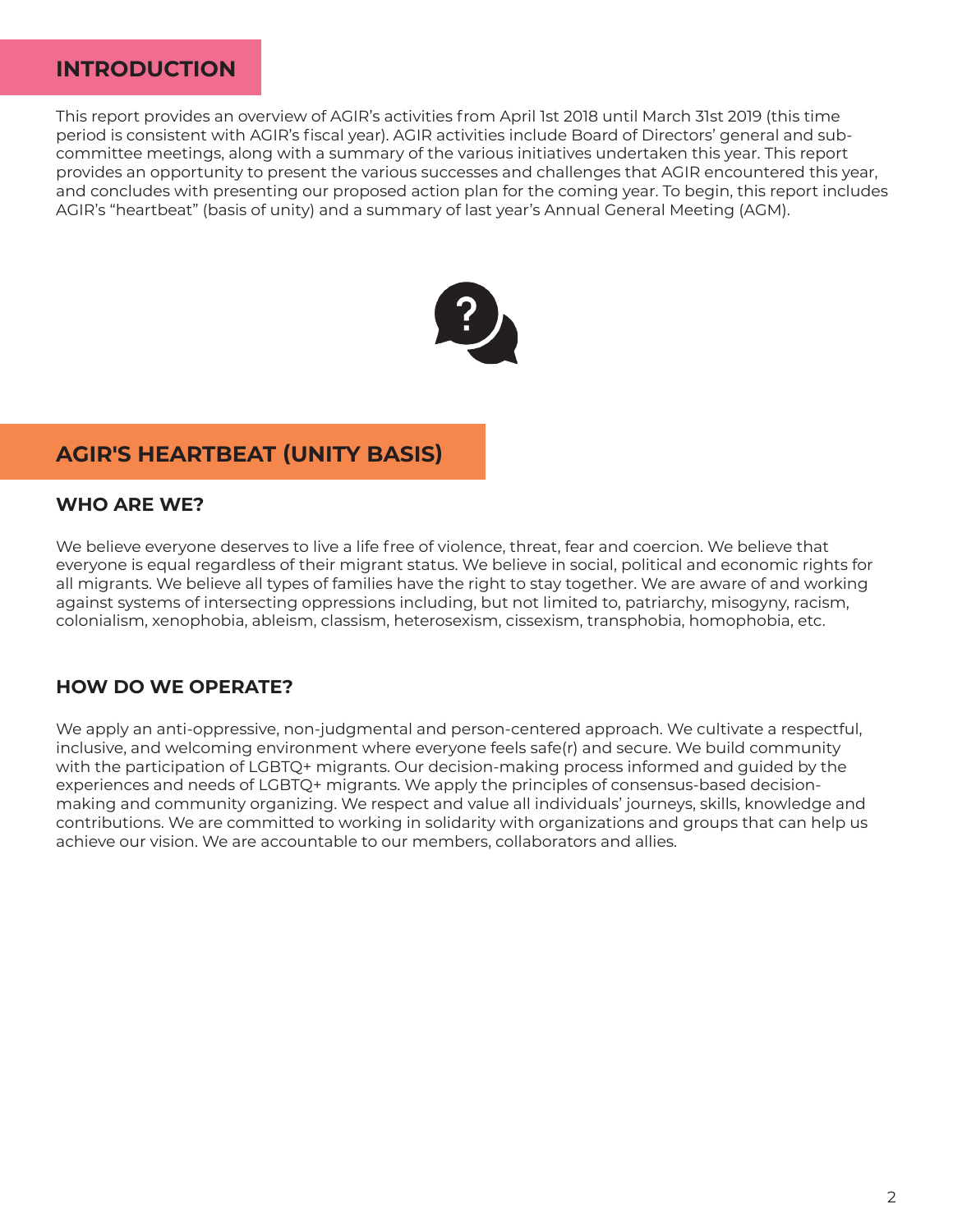# **AGIR CODE OF ETHICS**

This code of ethics is intended for AGIR personnel (board members, employees, interns, volunteers, etc.) with respect to relationships with each other and those accessing AGIR services/programs.

- **T** I adhere to and promote AGIR's mission, objectives, basis of unity and this code of ethics
- I will adhere to all AGIR policies, procedures and guidelines
- $\bigoplus$  I will follow through on my responsibilities to AGIR and fulfill my duties to the best of my ability
- $\bigoplus$  I will communicate with AGIR as soon as I notice that I cannot fulfil my duties
- ↑I will respect all AGIR personnel in addition to AGIR members and anyone accessing our services/programs
- $\bigoplus$  I will participate in building an inclusive and welcoming environment within AGIR
- $\bigoplus$  I will not harass (physical, sexual, psychological) or discriminate on the grounds of race, gender, class, religion, age, ethic origin, sexual orientation or gender identity
- $\bigoplus$  I will endeavour to be anti-oppressive and nonjudgemental towards others
- I will strive to represent AGIR in an accurate and responsible manner
- $\bigoplus$  I will maintain confidentiality by not divulging personal information that I have access to from my affiliation with AGIR (refer to AGIR policies)
- $\bigstar$  I will not engage in sexual relations with individuals that AGIR is supporting
- I will not use my role at AGIR as a means of intimidation, coercion or any other abuse of power over others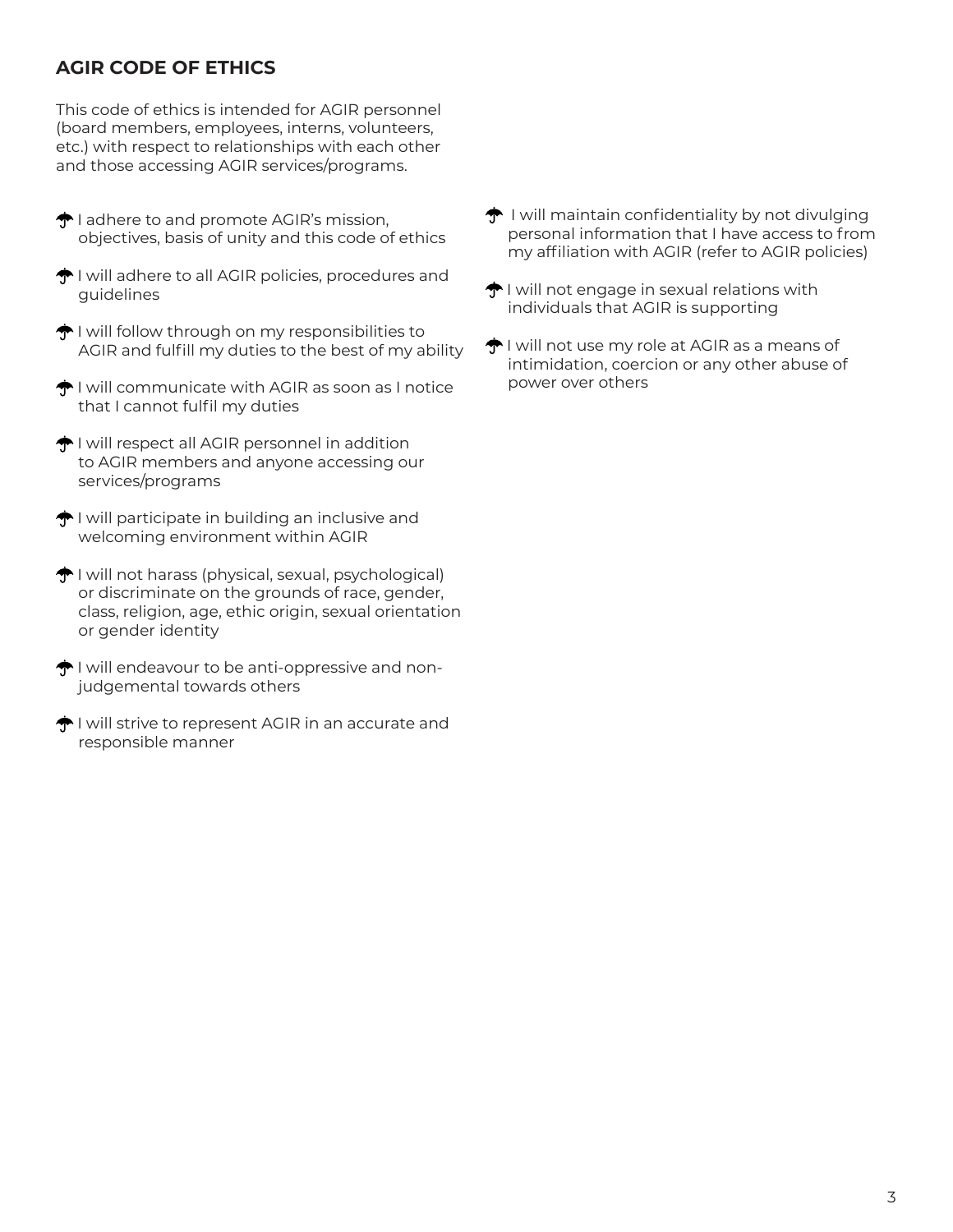## **COMPOSITION OF BOARD OF DIRECTORS (BOD)**

#### **AGIR Board of Directors 2018-19**

Akki Mackay, Dalia Tourki, Carmen Ng, Claudio Bétancourt, Meryem Benslimane, Ramy Ayari, Stephen De Four-Wyre.

#### **Board of Directors Consultant**

Edward Lee

#### **AGIR Support Team 2018-2019**

Shams Lofty, Myloe Martel-Perry, Christina Olivieri, Jean-François Gagnon, Cynthia Beaudry, Ramy Ayari.

#### **COMPOSITION AND CALENDAR OF MEETINGS**

#### **Calendar of Meetings**

To ensure the achievement of our mission and priorities adopted at the AGM, the BoD met once a month. These meetings were organized and prepared by board members, usually the administrators. The administrators prepare the agenda, write the meeting minutes, and ensure people follow through with their tasks. Since AGIR's 2018 AGM (June 28th, 2018), the Board of Directors met on the following dates:

September 10th 2018 Board of Directors Retreat: October 19th-20th 2018 November 22nd 2018 February 13th 2019 March 31st 2019 May 8th 2019 May 23rd 2019



# **ANNUAL GENERAL ASSEMBLY (AGA) 2018**

#### **SUMMARY**

AGIR's previous AGM was held on June 28th, 2018, in room 404 at the Centre for Gender Advocacy, in Montréal. This was AGIR's seventh AGM. During this AGM, AGIR voted to pass the 2017 AGM meeting minutes, and the year-end financial and activity reports. Eight administrator continued their terms (Akki Mackay, Dalia Tourki, Carmen Ng, Claudio Bétancourt, Meryem Benslimane, Ramy Ayari, Myloe Martel-Perry, Stephen De Four-Wyre). Myloe Martel-Perry left the board of directors to join the support team on October 16th, 2018 while Claudio Bétancourt left the board on May 8th, 2019. Edward Lee continues to act as a consultant to AGIR since February 2018.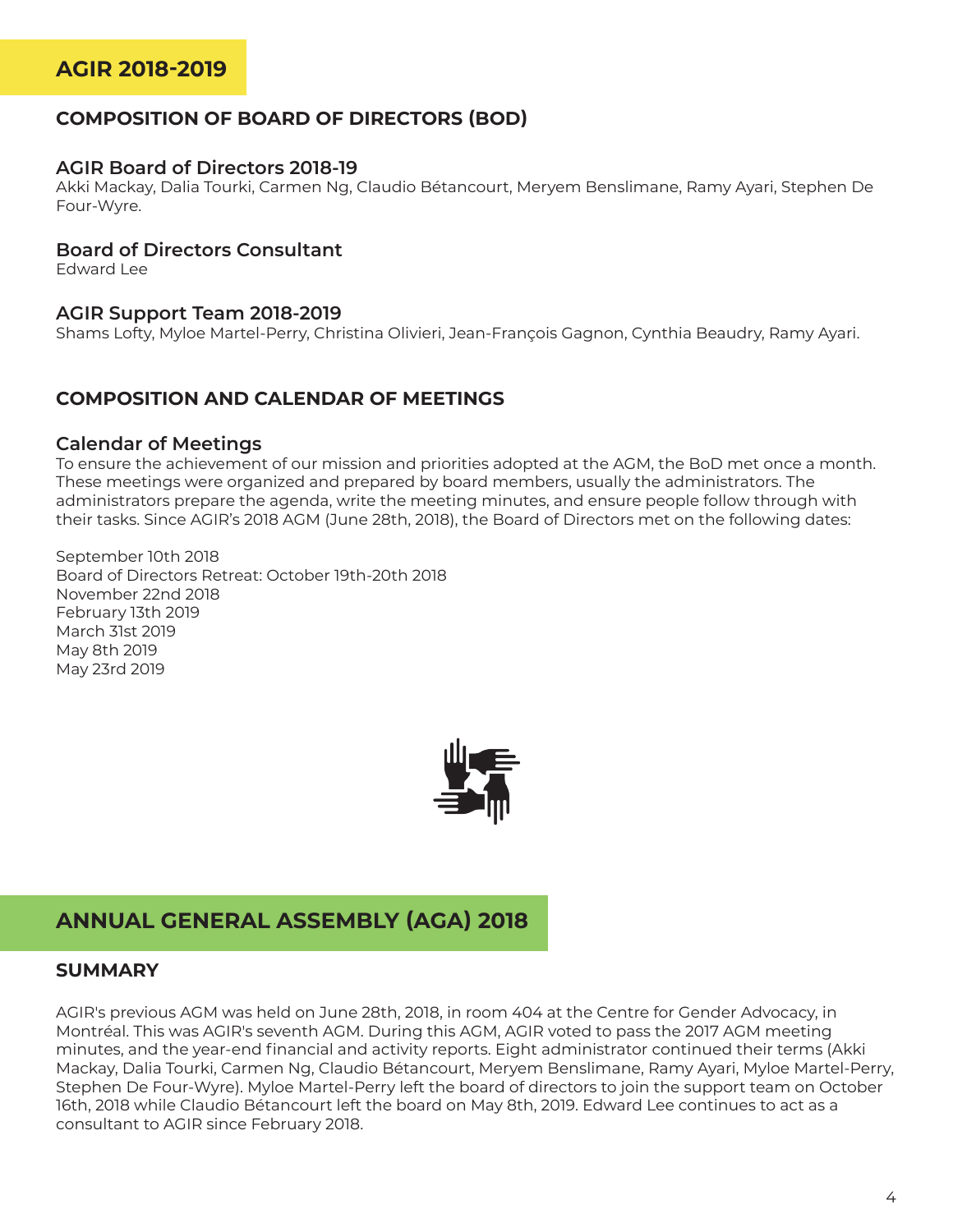# **THE ADOPTED PRIORITIES**

- 1. Develop a strategic plan for the organization
- 2. Hire one or two coordinators and integrate them to the team
- 3. Review and adapt AGIR structure and support programs
- 4. Increase and support the participation of directly affected people within AGIR
- 5. Complete our commitment to participate in the research project

## **AGIR BOARD RETREAT AND VISIONING PROCESS**

The AGIR board retreat was held at a cottage outside of Montreal on October 19th and 20th 2018. The two days of the retreat involved both AGIR board members and support team volunteers. Edward Lee, AGIR's consultant and Mariam Manai, the research project coordinator (of which AGIR is a partner) were also present. In total, 9 people attended the retreat. Both days included discussions around AGIR's future, the organization's priorities and the transition towards an organizational structure based on paid staff and volunteers, in opposition to the current model depending solely on volunteers. In addition to the discussions, both days also included activities such as a community supper and outdoors activities.

Among the matters discussed at the retreat was AGIR's funding by the Ministry of Immigration, Diversity and Inclusion of Quebec (MIDI). Indeed, in April 2018, AGIR had decided to submit a grant application to the MIDI, in collaboration with the Conseil Québécois LGBT. The grant application was officially submitted June 1st, 2018, and was accepted by the MIDI in September 2018. The funds granted (50 000\$ this year, 100 000\$ for the next two years for a grand total of 150 000\$) aims at two main goals: (1) increase and consolidate AGIR' service offering towards LGBTQ+ migrants, notably refugees and asylum seekers. Those services would include: drop in services, a monthly support group as well as individual support; (2) train and increase the awareness of the MIDI' services providers so that they could best meet the needs of LGBTQ+ migrants among their clients.

During the retreat, the team has discussed this funding, notably in relation to the hiring of employees, the role and tasks that these employees would have to complete, the new structure of the organization, and the expectations from the MIDI as well as from AGIR and the communities AGIR works with. At this early stage of the MIDI-funded project, AGIR's priority was to create two paid positions to hire two employees who would complete the objectives of the funding, more specifically in regards to increasing and consolidating the services and in connection with the creation of the trainings and the education/awareness component. Ultimately, the work completed by the two employees will help to better serve and meet the needs of LGBTQ+ migrants and refugees. Two positions have therefore been considered: one position for the coordination of support services, and one position for the coordination and delivery of AGIR's trainings. Once that the mapping of these two positions was clearer, the board then planned the creation of a recruitment subcommittee whose mission was to hire the two employees. Other concerns, such as creating regulations to supervise the employees better as well as finding a professional in finance management, were also named and discussed.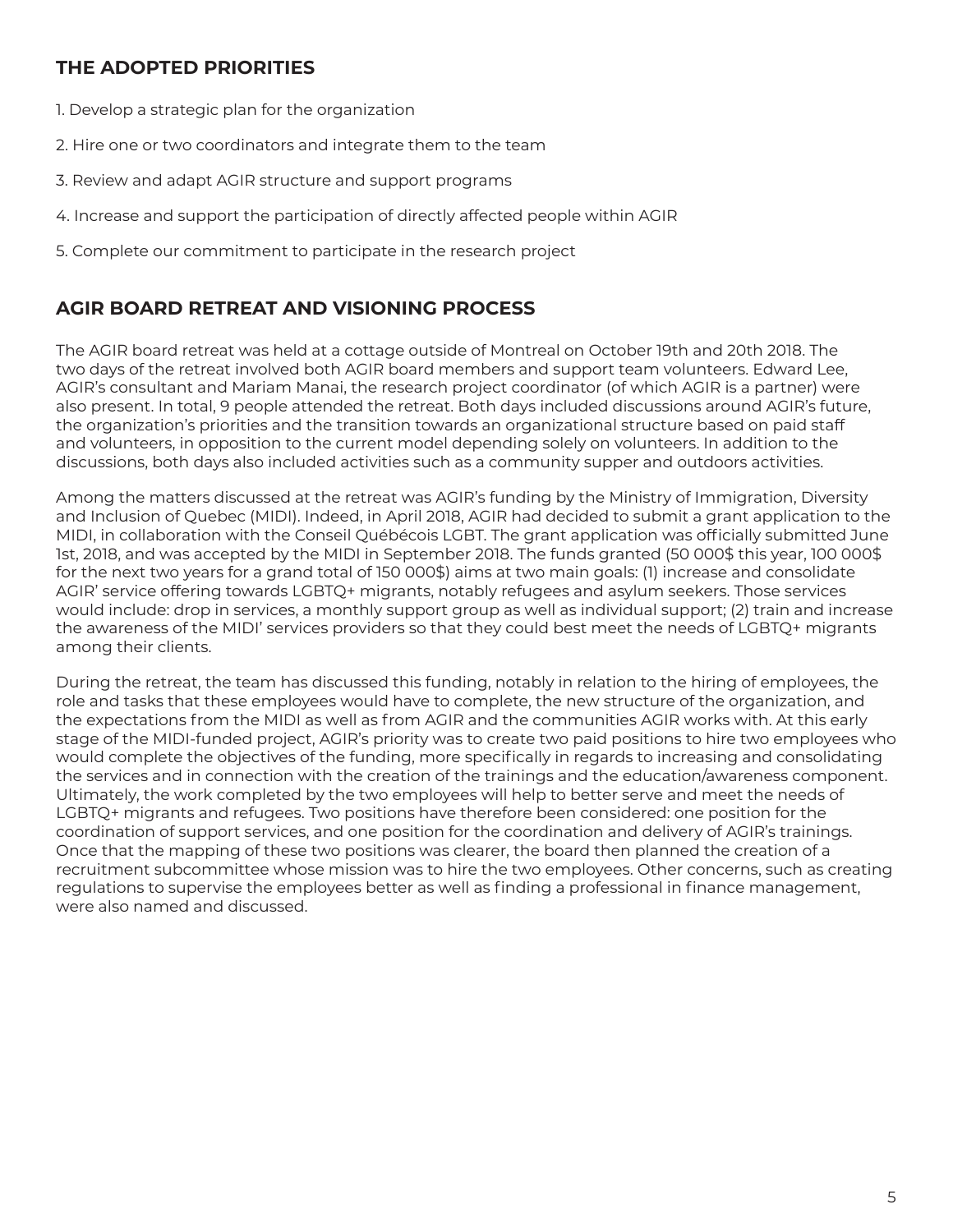## **MIDI GRANT**

In September 2018 AGIR was awarded a grant from the Ministry of Immigration, Diversity and Inclusion (MIDI) of 50,000\$ per year for 3 years. The grant agreement enlists AGIR to participate in their PRINT program which seeks to provide services of integration for those who have received their permanent residence, refugee status or protected persons status. In order to receive the grant each year we are required to support a certain number of those with the statuses we have listed above along with providing training to organizations for newcomers as well as organizations for sexual minorities on the realities of LGBTQ+ Migrants. We will continue to provide services for all LGBTQ+ migrants who come to AGIR, regardless of their status.

This funding has allowed us to hire contract workers to help with the transition towards hiring two employees long term. One will coordinate support services and the other will coordinate external training. With these large shifts taking place we are busy setting up a functional workspace for them as well as trying to see through their vision of what services and training could look like.

## **INTERNAL AND EXTERNAL TRAININGS**

During this year and before the hiring of our external training coordinator, Joseph Tiedjou, three conferences have been given by our team:

On August 7th, 2018: One conference on AGIR's organization, its mandate, its values, and the work done with LGBTQ+ migrants. The conference was given by Dalia Tourki and Edward Lee to the law firm McMillan in Montreal.

On October 31st, 2018: Conference on life experiences of LGBTQ+ migrants, especially asylum seekers, as well as on the work that AGIR does with these communities. The conference was given by Dalia Tourki as part of the class 'Regulations and practices with refugees' at the School of Social Work at McGill University.

## **AGIR RESEARCH PROJECT**

Over the past two years, AGIR has been involved in a community-based research project. Below are some details of the project and its advancements over the past year.

Project title: Supporting the Needs of LGBTQ Migrants: An Organizational Case Study of Service Delivery

Research Team: Dr. Sarilee Kahn, School of Social Work, McGill University; Dr. Edward Lee, School of Social Work, University of Montreal, Mariam Mannai, Research Coordinator, School of Social Work, McGill University

AGIR Advisory Committee members: Ramy Ayari, Claudio Betancourt, Stephen Dufour-Wyre, Dalia Tourki

This project aims to document, through interviews and focus groups, the perspectives of various actors (i.e. supported members, board members, support team volunteers, etc.) who are presently or were historically involved within AGIR to assess AGIR's organizational structure and support activities. This project aims to document the perspectives of the following actors historically and presently involved within AGIR, which include: LGBTQ migrants who were supported by AGIR, as well as LGBTQ migrants and non-LGBTQ migrants who served on the board of directors and/or as support team volunteers. Participants also need to be in good standing with the organization.

This project has received ethics approval and is the process of recruitment for conducting interviews and focus groups.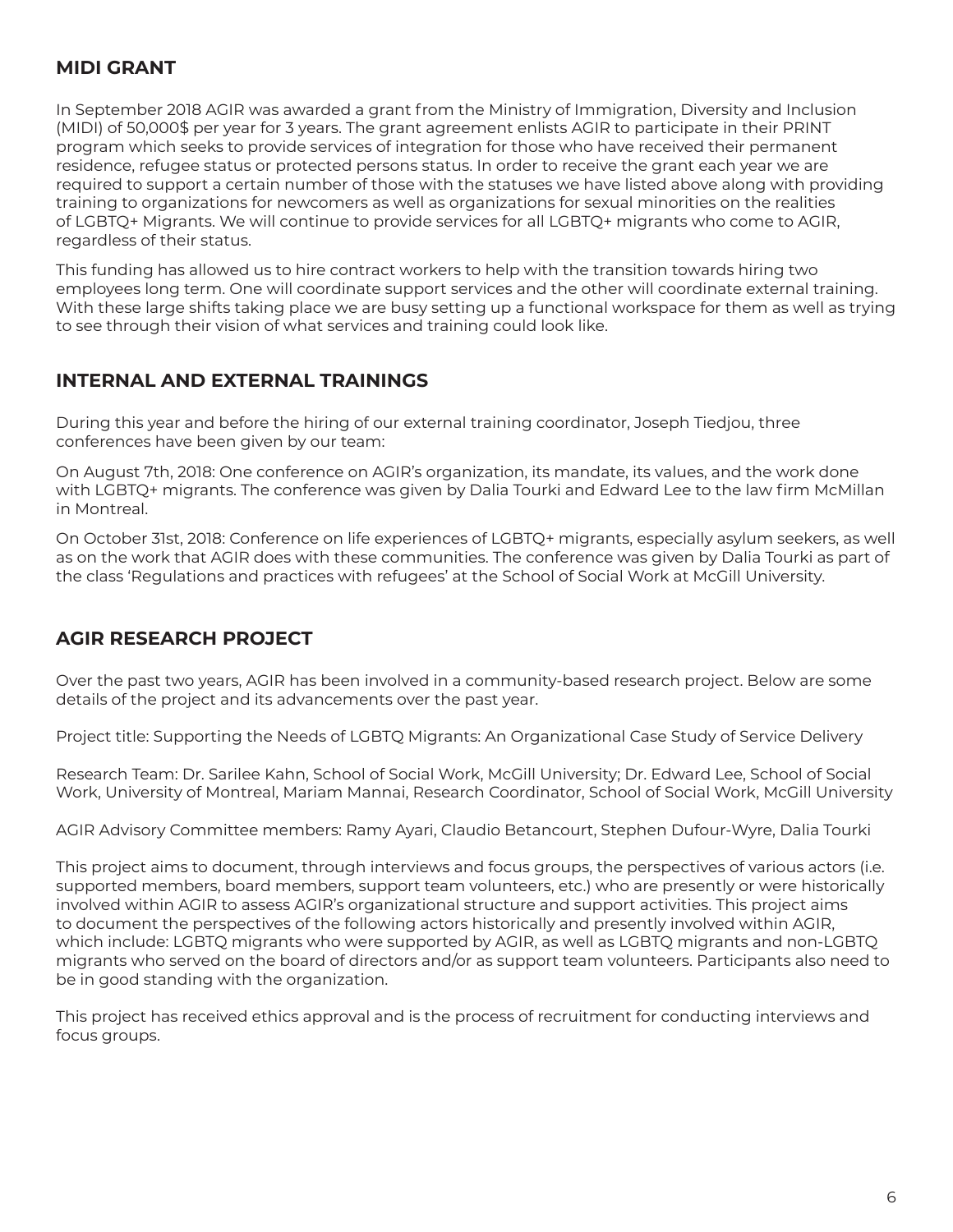# **SUPPORT PROGRAM FOR LGBTQ MIGRANTS**

For the period of April 1st 2018 to March 31st, 2019, AGIR provided support services and activities to 134 LGBTQ migrants, originating from 32 different countries, who were progressing through Canada's refugee system or through other immigration processes. This year, AGIR's support services focused primarily on providing information and referral support, and our group activities on bringing LGBTQ migrants together to address their various integration needs with settling into and building their lives in Montreal and in Quebec.

Again this year, AGIR reached its highest number ever of LGBTQ migrants who accessed its support services and activities for any once reporting year since AGIR became a non-profit organization in 2011. Significantly, the numbers of LGBTQ migrants who have accessed AGIR have increased nearly 300% over the last three years: from 35 LGBTQ migrants in 2015-2016 to 134 in 2018-2019.

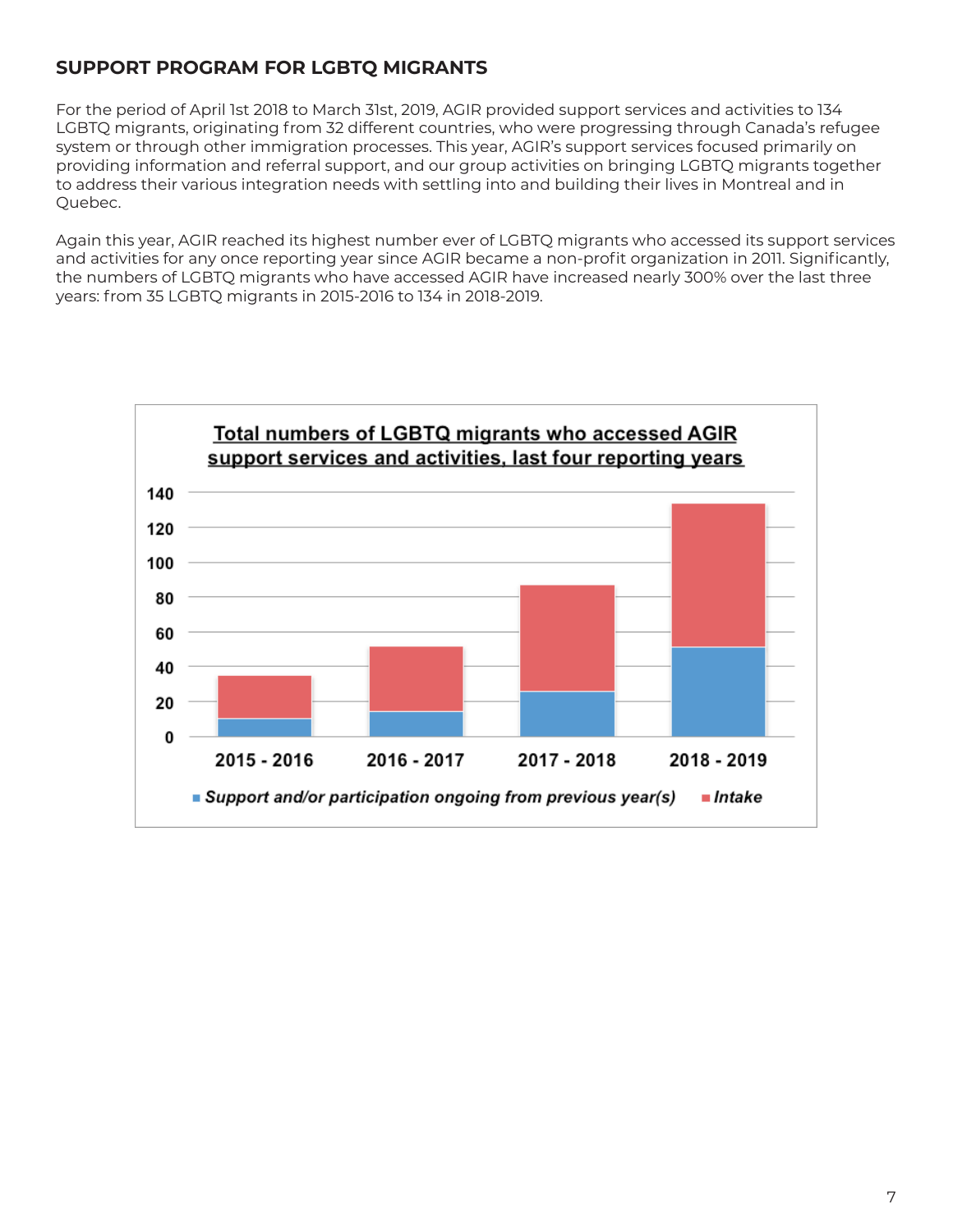### **AGIR support services and activities accessed by 134 LGBTQ migrants, 1st April 2018 to 31st March 2019**

**83**

#### **LGBTQ migrants who accessed AGIR for the first time this year (intake 2018-2019)**

accessed drop-ins, information and referral support, support groups, social events, a letter confirming their participation at AGIR

#### **39**

#### **LGBTQ migrants who began accessing AGIR in 2017-2018**

this year continued accessing drop-ins, information and referral support, support groups, social events, and/or a letter confirming their participation at AGIR

#### **6 LGBTQ migrants whose accompaniment support was ongoing (started prior to 2017-2018) or were in exceptional circumstances**

this year continued accessing support groups, social events, follow-up meetings in-person and by phone, limited accompaniment, information and referral support, and/or a letter of support or a letter confirming their participation at AGIR

**6**

#### **LGBTQ migrants who had received accompaniment support in the past (started prior to 2017-2018) and whose immigration status was regularized**

this year continued accessing support groups, social events, a consultation, and/or information and referral support

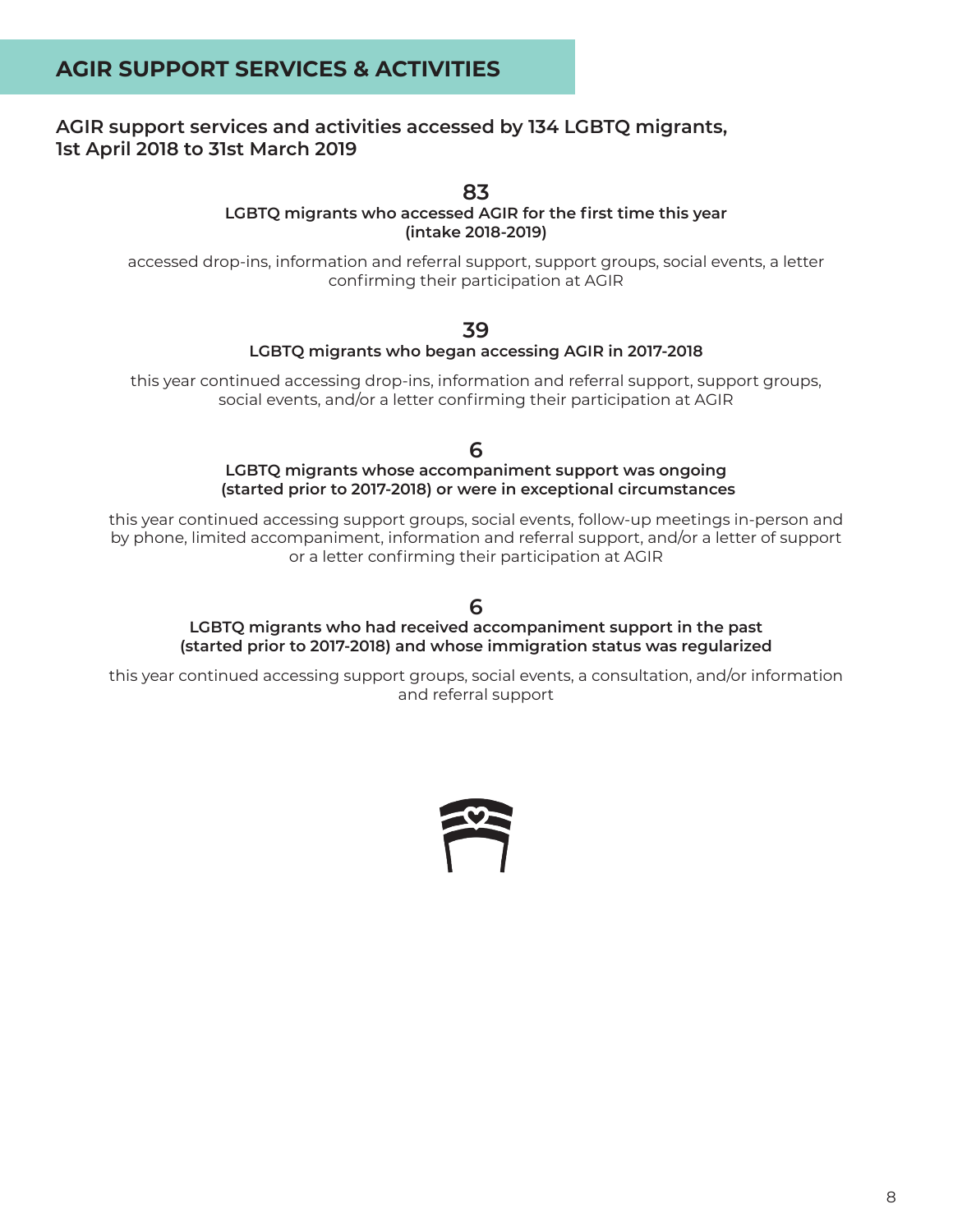## **Support Groups, Social Event and Consultation**

From April 1st, 2018 to March 31st, 2019, AGIR held five Support Groups for LGBTQ Migrants, AGIR's Annual Holiday Party, as well as a Consultation with LGBTQ migrants who had protected status or permanent residence.

AGIR support groups and social events offer LGBTQ migrant participants a space to meet and talk, learn and share ideas and information about settling and integrating in Montreal, make new friends and help break social isolation. AGIR's facilitated group activities integrate discussion in both English and French, and can often accommodate speakers of Arabic and Spanish through whisper translation.

Participation for this year's five support groups and the holiday party ranged from 25 to 41 LGBTQ migrants per activity. For each of these activities, about three-quarters of LGBTQ migrants who participated were returning to take part in their second or more group or social activity at AGIR, while about one-quarter were participating in an AGIR activity for the first time. Also, AGIR's support groups and social events welcome the children of LGBTQ migrants participants, and, this year, parents brought children along to three of the support groups and to the holiday party.

In March 2019, AGIR held a small consultation with LGBTQ migrants who had protected status or permanent residence, and who had been accessing AGIR support services and activities over the past several months. This consultation provided an opportunity for the participants to provide AGIR staff with feedback on their experiences of AGIR's services and activities, as well as their input about what activities and services they would like to see AGIR continue to offer and start to develop for the next year.

## **DROP-INS FOR NEW REFERRALS**

From May 2018 through February 2019, AGIR's support program offered 13 Drop-ins for New Referrals, held about once or twice a month during afternoon and/or evening hours. During this year's drop-in hours, AGIR's support team staff were able to provide a total of 66 confidential meetings with individual LGBTQ migrants, in French, English, Arabic and Spanish.

The majority of referrals to the drop-ins came from the LGBTQ+ Community Centre, as well as through word-of-mouth among LGBTQ migrants.

Drop-ins provided the opportunity for LGBTQ migrants who were new to AGIR to have a private and confidential meeting with AGIR support team staff, focused on active listening and on helping them assess their current situation and most immediate needs as LGBTQ migrants in Montreal. Support volunteers also provided information and referral support on the spot, or through a follow-up email or phone call. These confidential meetings were important occasions for LGBTQ migrants to ask questions and to express their worries, as well as for AGIR support volunteers to provide them with accurate information and better understanding about the refugee process and about various immigration processes, as well as about social and community services that they could access or had already been accessing.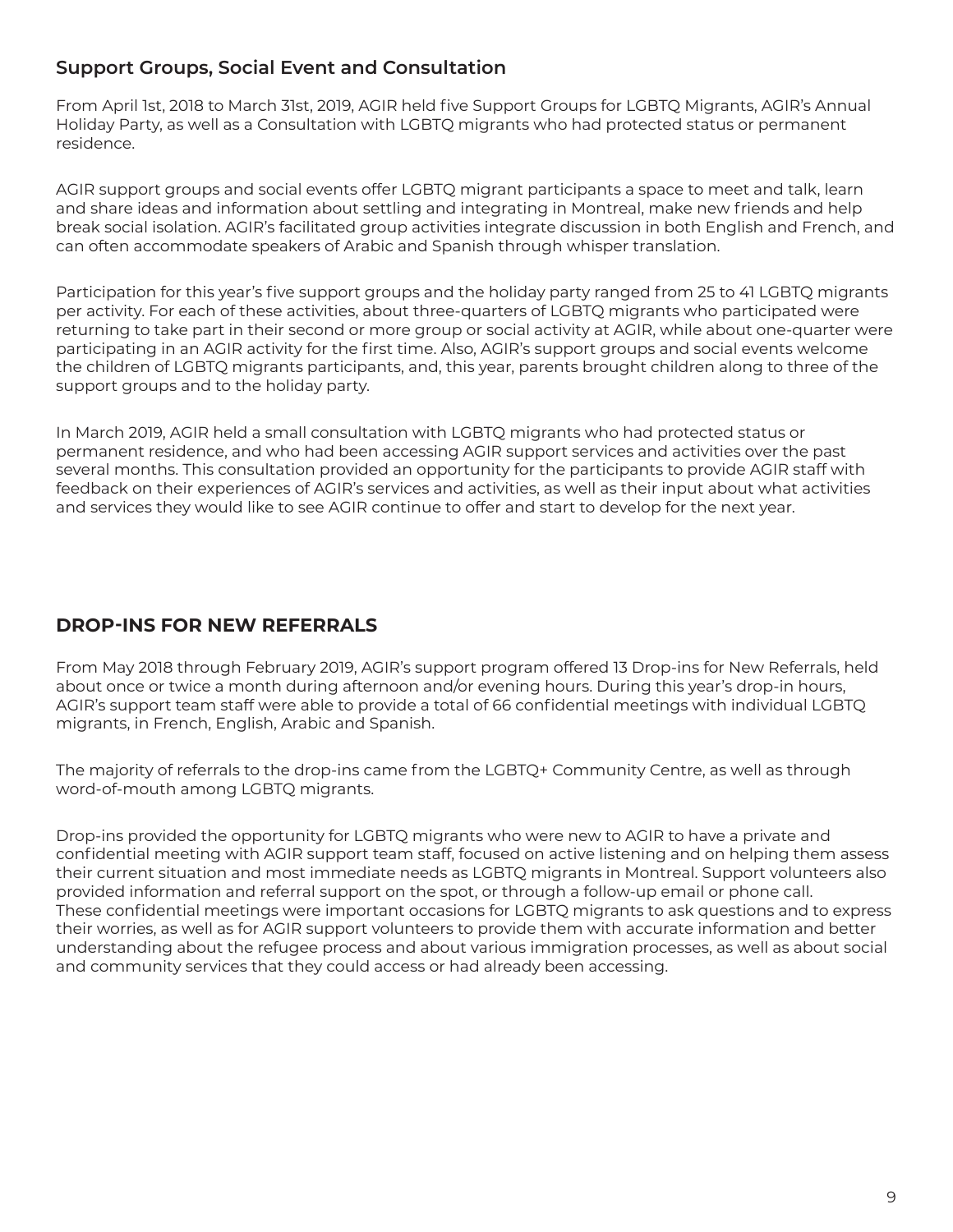## **COUNTRIES OF ORIGIN, 2018-2019**

From 1st April 2018 to 31st March 2019, 134 LGBTQ+ migrants accessed AGIR's support services and activities, having arrived in Canada from 32 countries of origin spread across several regions of the world:

- West Africa Burkina Faso, Cameroon, Ivory Coast, Ghana, Guinea, Nigeria, Senegal, Togo
- $\bigoplus$  Central Africa and East Africa Democratic Republic of the Congo, Rwanda, Tanzania, Djibouti
- North Africa Algeria, Mauritania, Morocco, Tunisia
- the Middle East Iran, Iraq, Jordan, Lebanon, Palestine, Saudi Arabia, Turkey
- South Asia India
- $\bigoplus$  the Caribbean the Bahamas, Haiti
- Central America El Salvador, Mexico
- $\bigoplus$  South America Columbia, Venezuela
- $\bigoplus$  Europe Albania, Italy

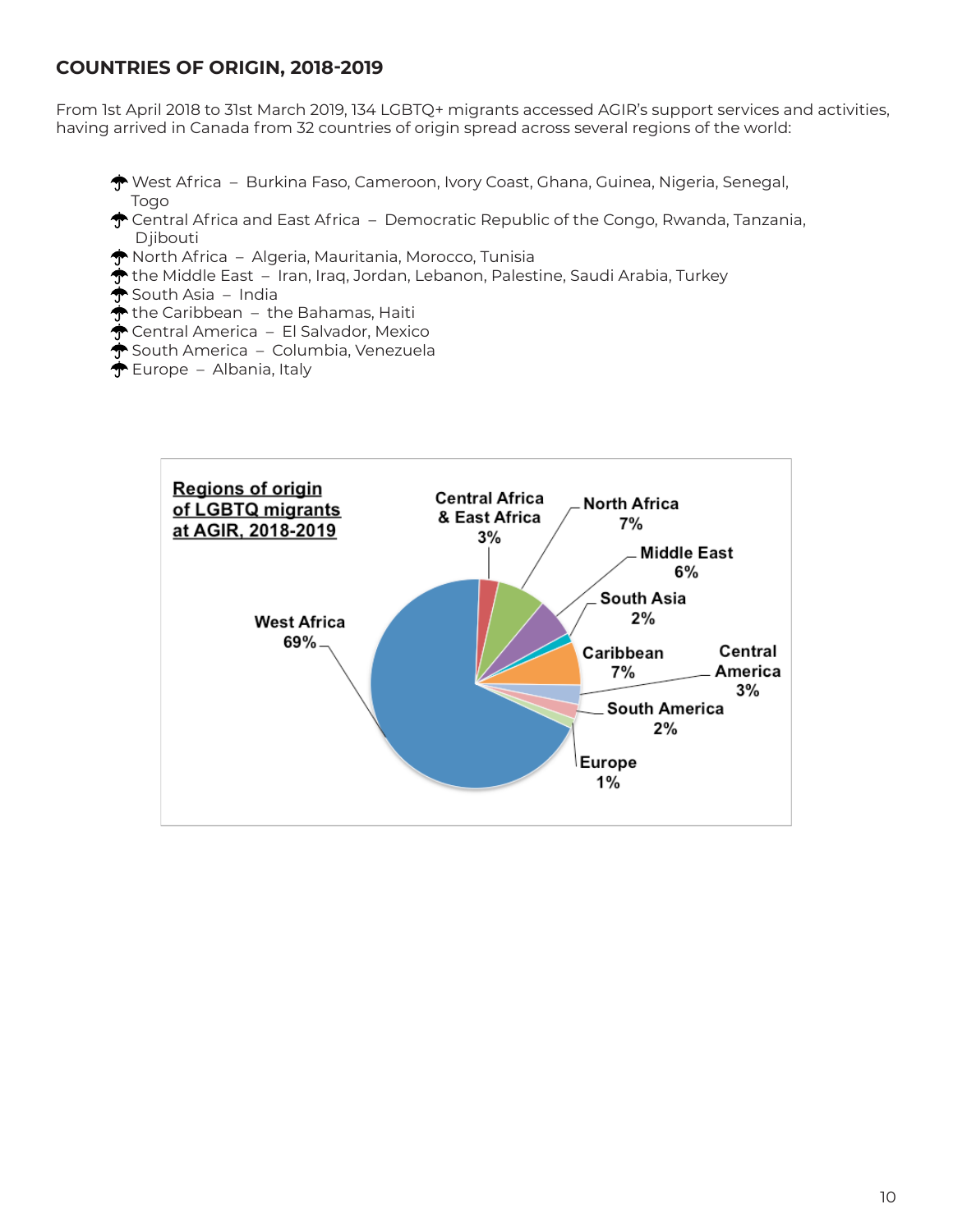#### **REFUGEE AND IMMIGRATION PROCESSES, 2018-2019**

#### **Refugee and immigration status/processes of 134 LGBTQ migrants, at 1st April 2018 or at time of intake during 2018-2019**

#### **115 LGBTQ migrants were in the refugee determination process**

**12 LGBTQ migrants had a type temporary status and had one or more immigration applications in process**

#### **7 LGBTQ migrants had protected status or permanent residence**

This year, 115 LGBTQ migrants who accessed AGIR support services and activities had submitted claims for refugee protection and were in the refugee determination process at April 1st, 2018 or at the time of their intake during the 2018-2019 reporting year. By the end of the year, at March 31st, 2019, among these 115 individuals:

- $\bigoplus$  88 were still awaiting notice of the dates of their refugee hearings (19 of whom had been accessing AGIR for more than one year),
- $\bigoplus$  10 had been notified of the dates of their refugee hearings, scheduled within the upcoming one to three months (4 of whom had been accessing AGIR for more than one year),
- $\bigoplus$  17 had attended their refugee hearings (12 of whom had been accessing AGIR for more than one year).

Additionally, at April 1st, 2018 or at the time of their intake during the 2018-2019 reporting year, 12 LGBTQ migrants who accessed AGIR support services and activities were temporary residents progressing through other types of immigration processes, preparing or awaiting decisions one or more applications, such as: to the Refugee Appeal Division (RAD), for judicial review at the Federal Court, for an extension of their temporary residence permit, appealing a Removal Order, for Pre-removal Risk Assessment (PRAA), for Humanitarian and Compassionate consideration for permanent residence (H&C), for family sponsorship by their spouse.

Finally, 7 LGBTQ migrants whose immigration status had been regularized prior to April 1st, 2018, and therefore had protected status or permanent residence, this year accessed AGIR's Support Groups, the Holiday Party and a Consultation.